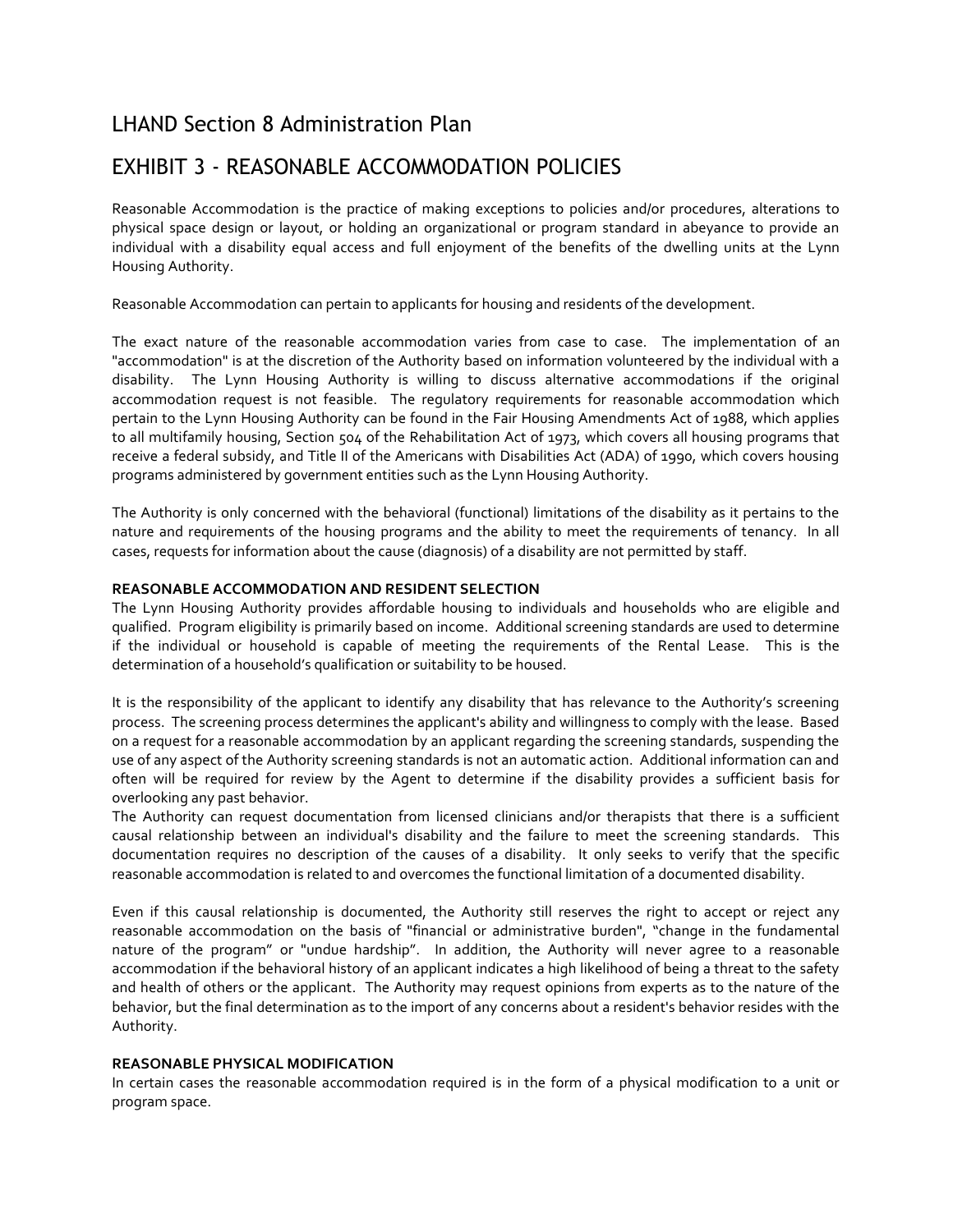Requests for physical modifications to units must be made in writing to the Property Manager. In Massachusetts state law requires that an owner of a development with ten or more units will bear the cost of any physical modification unless one of the limiting standards is triggered such as "financial or administrative burden". If the Authority makes a determination that a physical modification is a financial and administrative burden, this does not preclude the requester from identifying other resources, which can be substituted or combined, with property resources in order to make the modification. However, the final determination of the feasibility of any physical modification resides with the Authority. The Lynn Housing Authority is willing to discuss alternative accommodations if the original accommodation request is not feasible.

The request must provide the basis for the modification and the exact changes being requested. The basis of the request is how the modification will mitigate the functional limitation that is the manifestation of the disability. For instance, in the case of changing cabinet and door hardware because of an individual's limited manual dexterity, the "changing of cabinet and door hardware" is the requested modification and the "limited manual dexterity" is the basis.

The Property Manager will review the request with the site maintenance staff to determine the feasibility and cost of the modification. The Authority may elect an equal alternative that is less costly than the resident's request. The Authority may determine that the modification is not feasible. If the lack of feasibility is specific to a unit or program space, then the Authority may propose to transfer the resident to a unit in which the modifications are feasible. In the case of a program or administrative space that requires a physical modification, an alternative program or administrative space, which meets the physical accessibility standards, may be substituted.

In no case, will the Authority make a physical modification it considers to be a "financial or administrative burden", a "change in the fundamental nature of the program" or "physically infeasible".

#### **REASONABLE ACCOMMODATION AND COMMUNICATION**

The Lynn Housing Authority utilizes a TDD service on a twenty-four hour a day, seven days a week basis.

For the written materials, the Authority has determined that it is a "financial burden" to develop custom materials in Braille or on tape for those with sensory impairments. The Lynn Housing Authority has determined that it will provide Readers on an as needed basis to all applicants and residents to assist in the review of written materials. Other forms of "reasonable accommodation" related to communication will be considered on a case-by-case basis.

#### **REASONABLE ACCOMMODATION AND LEASE ENFORCEMENT**

The Rental Lease requires both the Authority and the individual or household who reside in the unit to adhere to basic agreements. In short, the Housing Authority agrees to provide and maintain a unit that meets the habitability standards of the Commonwealth's Sanitary Code and the individual or household who reside in the unit agrees to pay the contract rent, adhere to program requirements, refrain from participation in criminal activities, and to respect the rights of other residents to full use and enjoyment of their unit and the community spaces.

Lease enforcement for all the above except rent payment is considered to be grounded in "for cause" enforcement proceedings. A resident may request that a Rental Lease enforcement activity be held in abeyance on the basis of a reasonable accommodation. The Housing Authority will consider a request for a reasonable accommodation related to the lease enforcement process on the following grounds:

- The Lynn Housing Authority recommends that the request for "reasonable accommodation" is made at the first (informal) meeting to discuss the lease violation;
- The resident acknowledges the basis of the lease violation;
- The resident proposes a mitigation strategy to prevent re-occurrence that is acceptable to the Housing Authority;